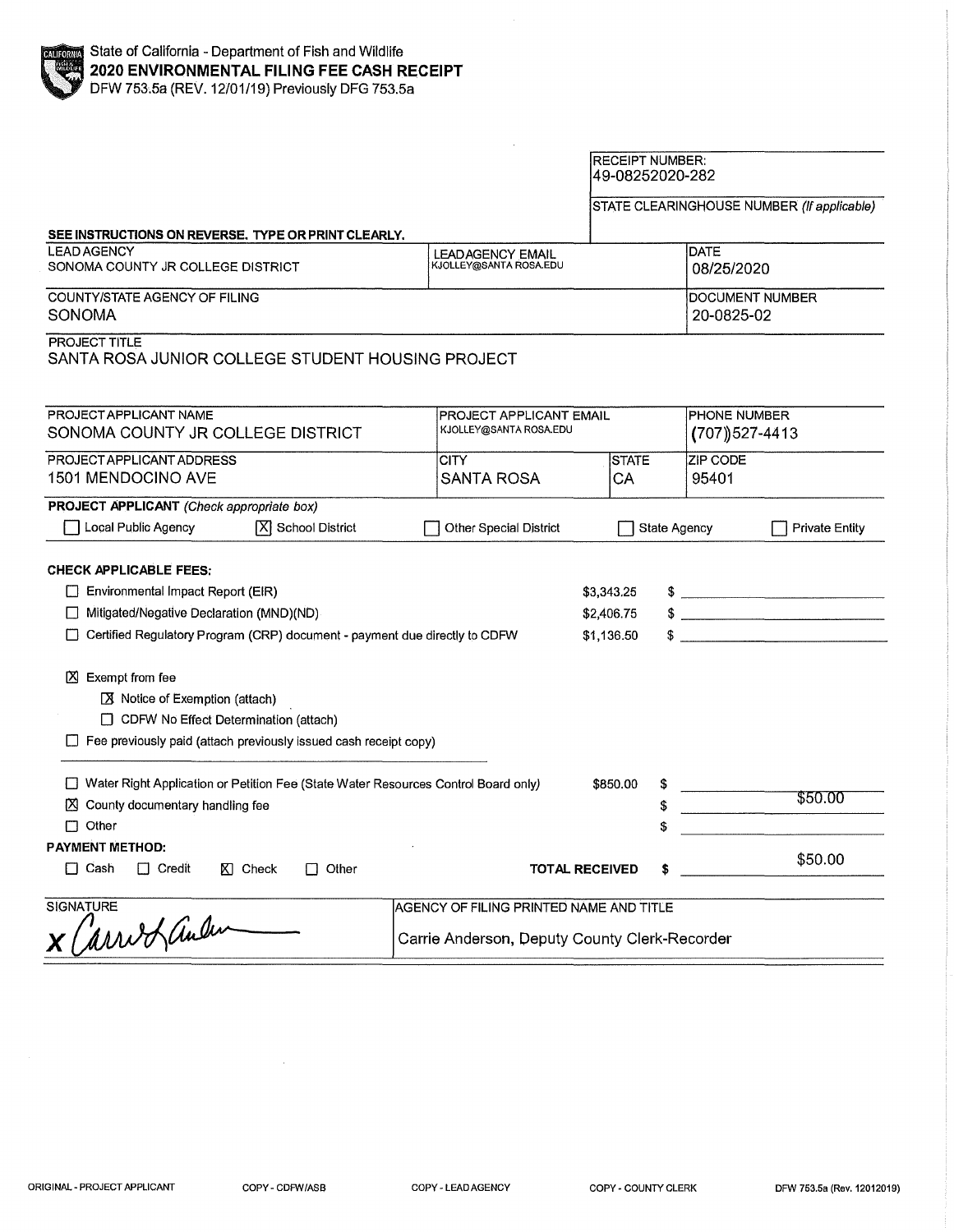This notice was posted on 08/25/2020 and will remain posted for a period of thirty days through 09/25/2020

# **Doc No.49-08252020-282**

2020090182

**Deva Marie Proto, County Clerk**<br>BY: Can badareer **Denuty Clerk** 

**Carrie Anderson, Deputy Clerk** 

## **NOTICE OF EXEMPTION**

**To:** County Clerk County of Sonoma 600 Administration Dr., Rm. 107J Santa Rosa, CA 95403

**From:** Sonoma County Jr. College District 1501 Mendocino Avenue Santa Rosa, CA 95401

**Project Title:** Santa Rosa Junior College Student Housing Project

**Project Location** - **Specific:** The project would be located on six District-owned parcels that together comprise 3.19 acres of land at the northwest corner of the Santa Rosa Junior College ("SRJC") Campus near the intersection of Armory Drive and Elliott Avenue in the City of Santa Rosa, County of Sonoma.

**Description of Project:** The proposed project would provide housing on the SRJC Santa Rosa campus for approximately 352 students with the goal of addressing student housing insecurity and local housing shortages through a mix of single and double occupancy units, semi-suites, four-bedroom apartments, and a housing director apartment ("Student Housing"). The project would include removal of three existing SRJC administrative buildings as well as removal of modular buildings. The administrative services would be relocated to an administrative building to be constructed at 707 Elliott Avenue ("Administrative Services").

**Name of Public Agency Approving Project:** Sonoma County Junior College District

**Name of Person or Agency Carrying Out Project:** Sonoma County Junior College District

**Exempt Status:** Categorically Exempt (In-Fill Development Projects - 14 CCR 15332); (Existing Facilities-14 CCR 15301 ); (New Construction or Conversion of Small Structures - 14 CCR 15303)

**Reasons why project is exempt:** CEQA provides several "categorical exemptions" which are applicable to categories of projects and activities that a Lead Agency determines generally do not pose a risk of significant impacts on the environment.

### **Class 32** - **"In-Fill"**

The project is exempt under Section 15332 of the State CEQA Guidelines (Class 32-Infill Development Projects). The project meets the conditions for an infill exemption described in Section 15332 of the State CEQA Guidelines as explained below.

- (a) *The project is consistent with applicable general plan designation, applicable policies and applicable wning designation and regulations.* The project is not subject to local zoning and land use designations and regulations as the project is directly for or related to educational purposes and the Governing Board of the District exercised its rights under Government Code Section 53094 to exempt the project from any applicable city zoning and land use ordinances. The project is subject to design review by the Division of the State Architect ("DSA") under California Education Code sections 17280, *et seq.* and 81130 *et seq.* The District is subject to numerous state requirements and state oversight regarding construction on District school sites, which are designed to ensure that school construction projects are safe and promote the public interest, and state approval for the project will be obtained as required by law.
- (b) *The proposed development occurs within city limits on a project site of no more than jive acres substantially surrounded by urban uses.* The project site is less than five acres in size and is substantially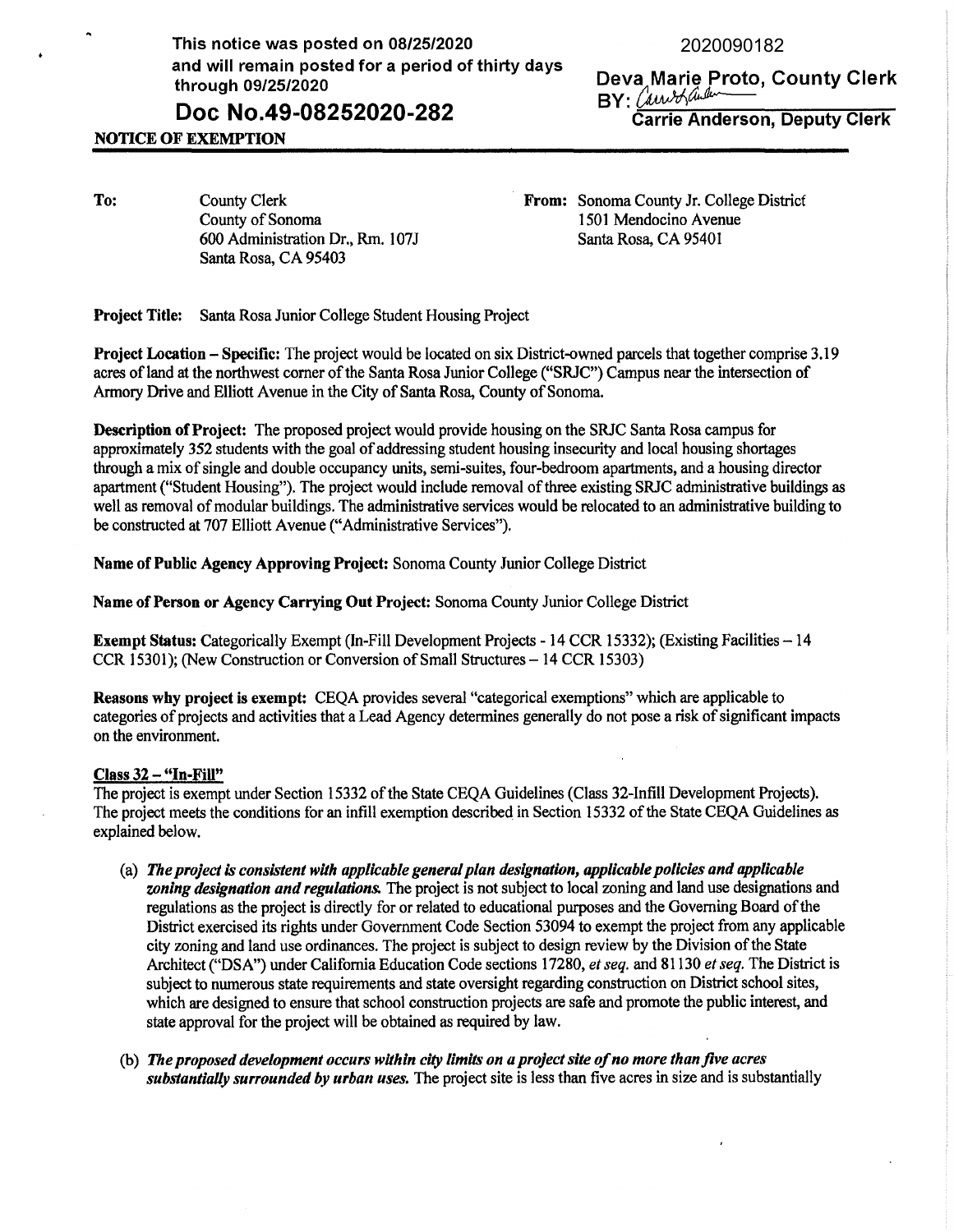surrounded by urban uses, bounded by Armory Drive and Highway 101 to the west, Elliott Avenue, SRJC facilities, residences and commercial establishments to the north, the SRJC Campus to the east, and Church of Latter-day Saints, SRJC Campus, and California Army National Guard Armory to the south.

( c) *The project has no value as habitat for endangered, rare or threatened species.* The project site is located in an area of urban development and is comprised of existing buildings, landscaped areas, paved paths, parking areas, and roadways. The project site does not include riparian habitat or other sensitive natural communities, such as grasslands or wetlands (including marsh or vernal pools) or oak woodlands. The project site does not include waterways or other sensitive natural communities that provide wildlife movement corridors. No occurrences of special-status plant or wildlife species have been recorded on the project site. Because of the lack of suitable habitat and the location of the project in an urbanized and developed environment, no habitat for special-status species occurs within the project area.

#### *(d) Approval of the project would not result in any signljlcant effects relating to trajJlc, noise, air quality or water quality.*

A project traffic study was prepared, and no significant impacts were identified. The study assessed intersection operation, pedestrian facilities, bicycle facilities, transit and site access.

A project noise and vibration study was prepared. The project uses would not result in a generation of substantial noise levels and would not result in significant noise impacts. The primary noise source at the project site is traffic along US Highway 101, which is located to the west of the project site. The project as designed meets the California Building Code interior noise level requirement and with project-incorporated best management practices, construction noise levels would be minimized. Noise levels in proposed outdoor areas would be below normally acceptable standards. Permanent noise from the project mechanical equipment would be below the limits set in the City of Santa Rosa Noise Ordinance. Project traffic is not anticipated to result in a measurable noise increase above existing traffic noise levels.

The project would not result in significant air quality emissions. The project is located in Santa Rosa, which is in the San Francisco Bay Area Air Basin. Project-specific construction air quality emissions and operational air quality emissions, both predicted using the California Emission Estimator Model, do not exceed applicable significance thresholds contained in the Bay Area Air Quality Management District ("BMQMD") CEQA Air Quality Guidelines. Project-specific construction activity would not exceed the single-source BAAQMD community risk thresholds. The project would be constructed in conformance with CALGreen and the Title 24 Building Code and would not conflict or otherwise interfere with the statewide GHG reduction measures identified in CARB's Scoping Plan.

The project complies with storm water requirements. The contractor will be required to develop and implement a SWPPP to address pollutant sources, non-storm water discharges, best management practices, and other requirements and thus will not result in significant water quality impacts. Operationally, the project would include a storm water system utilizing the design requirements in the City of Santa Rosa's Storm Water Low Impact Development Technical Design Manual. The project is not located within a 100-year floodplain or within the vicinity of a waterway, and would not directly alter the course of a stream or river. The project would not utilize on-site groundwater, and would not result in an increase in groundwater demand or an increase in impervious areas.

( e) *The project can be adequately served by all required utilities and public services.* The District confirmed with the City of Santa Rosa that the existing public utility infrastructure has capacity to serve the proposed project demands, and based on input received from the City of Santa Rosa, and review of the project utility demands, off-site improvements to the existing public utility infrastructure would not be required. Construction of new water or wastewater treatment facilities or expansion of existing facilities would not be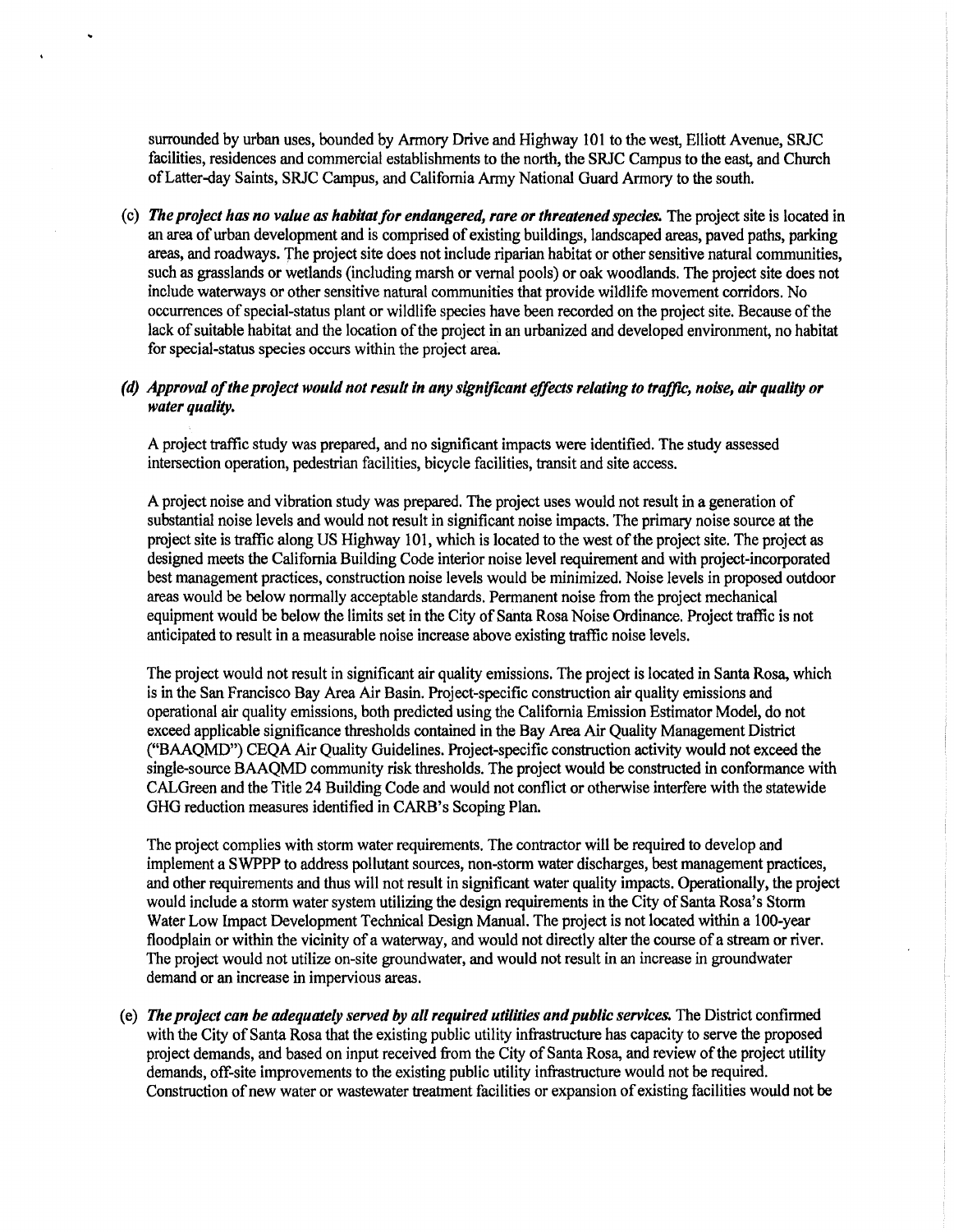required. The project site is within the service area of the Santa Rosa Fire Department. The Santa Rosa Fire Department reviewed the project plans and provided conditions of approval, which the project design complies with. None of the conditions required construction of new or expanded fire protection facilities. The Sonoma County Junior College District Police Department at SRJC would provide the primary police presence for the project. The project would primarily serve existing and future SRJC students and would not necessitate construction of new K-12 schools. Given the number of existing park and recreational options available at SRJC and in the project vicinity, the existing park facilities would be adequate and the project would not necessitate or facilitate construction of new parks resulting in environmental impacts.

The District has further considered whether the project is subject to any of the exceptions to the use of a categorical exemption found at CEQA Guidelines Section 15300.2. This section prohibits the use of categorical exemptions under the following circumstances:

- (a) *For certain classes of projects (Classes 3, 4, 5, 6 and 11) due to location where the project may impact an environmental resource or hazardous or critical concern.* The location exception under Section 15300.2(a) does not apply to the project as all project components are within existing District-owned property and on previously developed land. No areas, such as an Alquist-Priolo Earthquake Fault Zone, special flood hazard zone, or critical habitat pursuant to the federal Endangered Species Act, are known to occur at the project site.
- (b) *When the cumulative impact of successive projects of the same type in the same place, over time, is significant.* A categorical exemption shall not be used when the cumulative impact of successive projects of the same type in the same place over time is significant. The District considered renovation of existing instructional buildings and construction of new instructional and student services buildings for cumulative impacts. Through implementation of project construction controls, the project's contribution to a construction-related cumulative impact would not be cumulatively considerable. Nor will the project's operational contribution be cumulatively considerable.
- ( c) *Where there is a reasonable possibility that the activity will have a significant effect on the environment due to unusual circumstances.* CEQA Guidelines Section 15300.2(c) specifies that a categorical exemption shall not be used for an activity where there is a reasonable possibility that the activity will have a significant effect on the environment due to unusual circumstances. The Student Housing Center constitutes in-fill development within city limits on a site less than five acres in size surrounded by urban uses and is consistent with an exempt class of project (Class 32). The administrative building is also consistent with exempt classes of projects (Class 1 and Class 3). The project can be adequately served by local utilities and public services. The project site has no value as habitat for endangered, rare or threatened species, and the project would not result in any significant effects relating to traffic, noise, air quality, or water quality. The project would not increase student capacity and the proposed improvements are consistent with an exempt class of projects and do not include a feature that distinguishes it from others in the exempt classes. The project would not impact an environmental resource of hazardous or critical concern. No such areas, such as an Alquist-Priolo Earthquake Fault zone or critical habitat pursuant to the federal Endangered Species Act, occur at the location of the project. No occurrences of special-status plant or wildlife species have been recorded on the project site. No unusual circumstances have been identified.
- ( d) *Where the project may result in damage to scenic resources, including but not limited to, trees, historic buildings, rock outcroppings, or similar resources, within a highway ofjlcially designated as a state scenic highway.* Highway 101 is not a State-designated scenic highway, and no other State-designated scenic highways are located adjacent to the project site.
- **(e)** *Where the project is located on a state designated hawrdous waste site.* The site is not a state-designated hazardous waste site. Additionally, previously identified areas of soil contamination 600 feet to the southeast